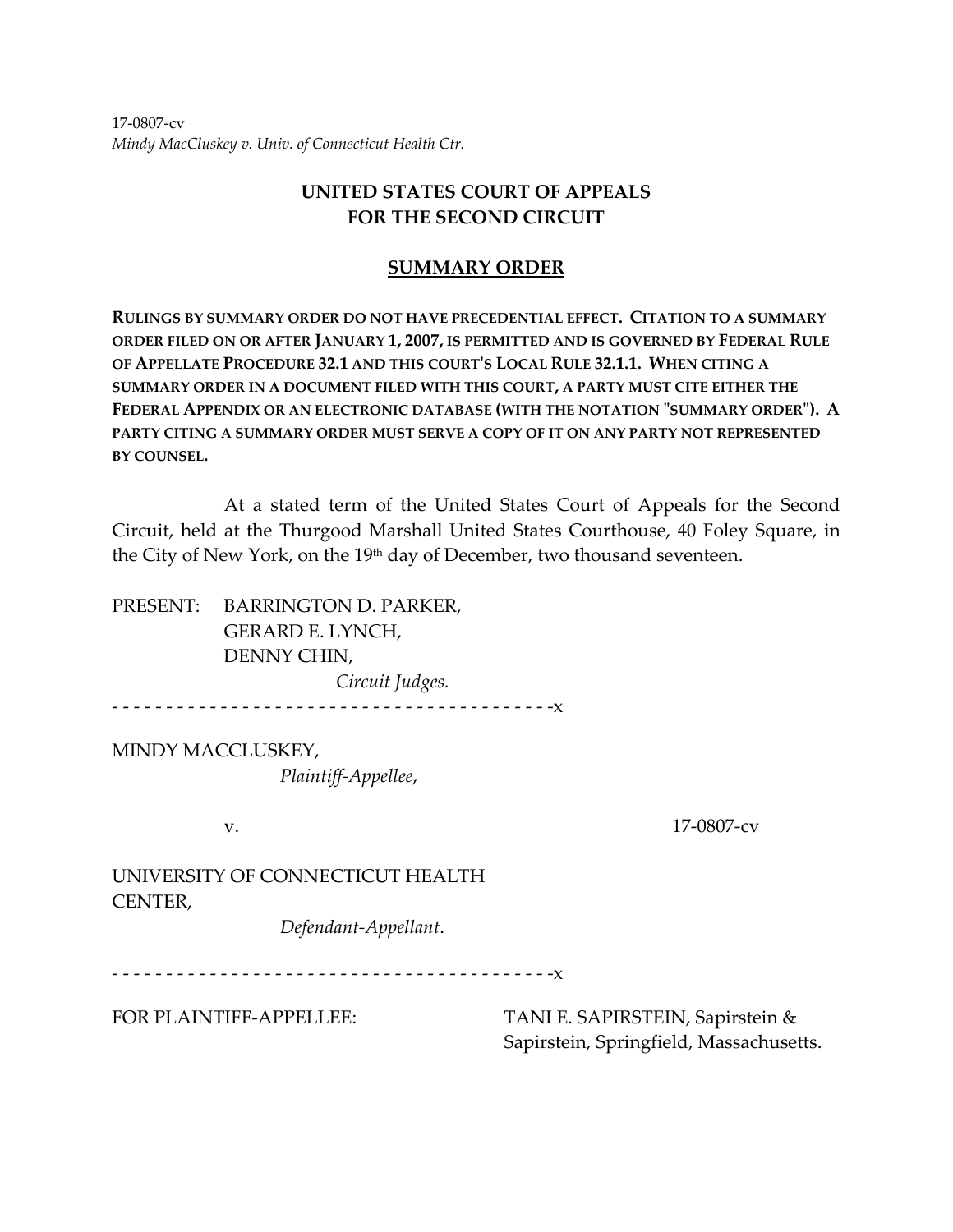FOR DEFENDANT-APPELLANT: COLLEEN B. VALENTINE, Assistant Attorney General, Ann E. Lynch, Assistant Attorney General, *for* George Jepsen, Attorney General of the State of Connecticut, Hartford, Connecticut.

 Appeal from the United States District Court for the District of Connecticut (Shea, *J*.).  **UPON DUE CONSIDERATION, IT IS HEREBY ORDERED,**

**ADJUDGED, AND DECREED** that the amended judgment of the district court is **AFFIRMED**.

 In this sexual harassment case, brought pursuant to Title VII of the Civil Rights Act of 1964, 42 U.S.C. § 2000e *et seq.*, a jury awarded plaintiff‐appellee Mindy MacCluskey damages of \$200,000 against her employer, defendant‐appellant University of Connecticut Health Center ("UCHC"). The court granted a motion for remittitur and reduced the damages to \$125,000, and entered an amended judgment on March 30, 2017. UCHC timely appealed. We assume the partiesʹ familiarity with the underlying facts, the procedural history of the case, and the issues on appeal.

It is undisputed at this juncture that MacCluskey was subjected to actionable sexual harassment by a co‐worker, Dr. Michael Young, who was not her supervisor. The principal question on appeal is whether a sufficient basis existed for imputing the offending conduct to UCHC as the employer, a question that turns on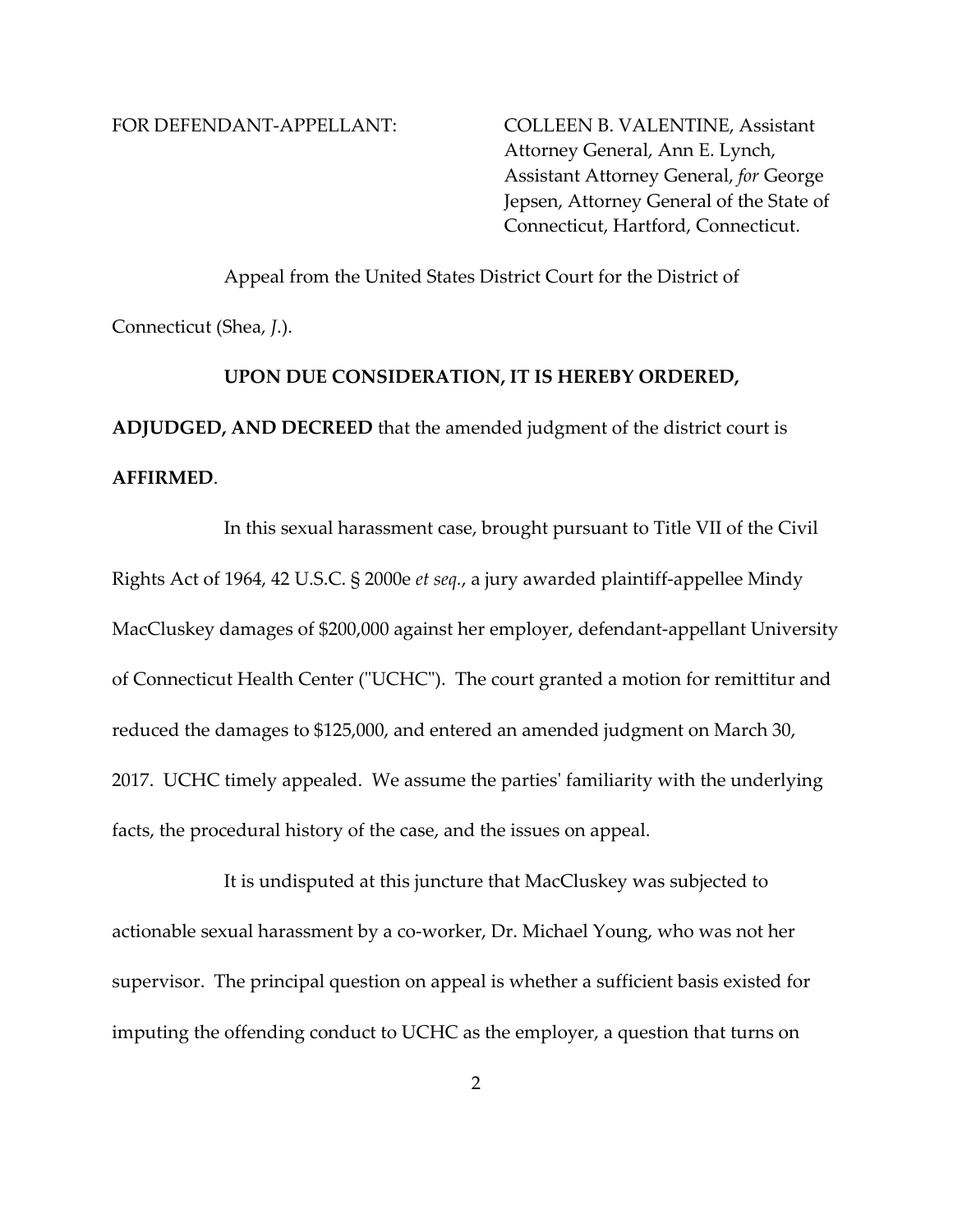whether UCHC knew, or in the exercise of reasonable care should have known, about the harassment but failed to take appropriate action. *Duch v. Jakubek*, 588 F.3d 757, 762 (2d Cir. 2009).

 In 2000, Young was disciplined for sexually inappropriate behavior towards a different dental assistant. In response to the complaint and subsequent investigation, Young was given a "last chance" agreement which included the following terms: a ten‐day suspension; a requirement that he see a psychiatrist; and termination upon "any future instances of unsolicited flirtatious letters or comments to any employee, or any behavior similar to this." App. 253. Nothing in the record suggests that the "last chance" agreement was ever terminated or revoked.

 In 2008, MacCluskey began working for UCHC as a dental assistant. She worked two days a week with Young in a dental clinic at a juvenile correctional facility. Approximately six months after working together, Young began to make comments regarding MacCluskeyʹs appearance, inquired about her personal life, and invaded her personal space. At some time between 2009 and 2010, MacCluskey complained of Young's behavior to two co-workers. MacCluskey and Young's supervisor, Dr. Alexis Gendell, received information about an unspecified potential problem in the dental clinic concerning MacCluskey. Gendell asked MacCluskey about this "situation" once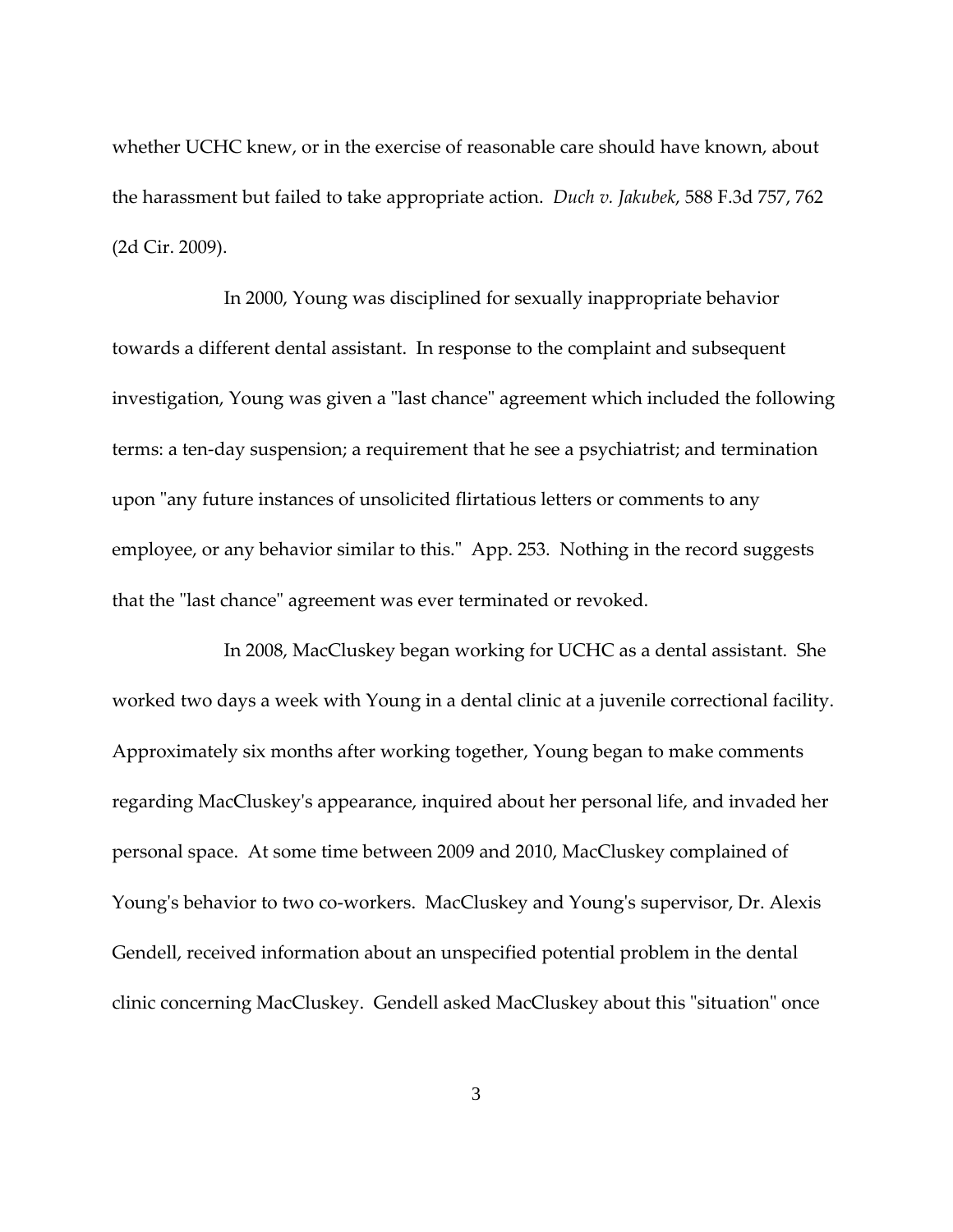in a hallway. App. 837. MacCluskey told Gendell that "there is a situation and I'm all set. It is under control." *Id.* at 838. Gendell took no further action. Gendell had never been made aware of Young's prior sexual harassment or the last chance agreement.

In 2010, MacCluskey asked to be transferred to a different dental clinic. Although the transfer would require her to work with Young an additional day a week, she needed the hours to earn additional income to support her family. Hence, in her request to be transferred, she stated that she and Young "work extremely well together." App. 300. At the new clinic, however, Young's harassment of MacCluskey escalated with persistent inappropriate emails and touching. On one occasion, Young blocked the doorway, grabbed MacCluskeyʹs waist, pulled her close, and put his hand up her shirt.

After this incident, MacCluskey reported the sexual harassment to her supervisor, Rikel Lightner, and filed an incident report on February 24, 2011. UCHC placed Young on administrative leave the next day and the Office of Diversity and Equity ("ODE") conducted an investigation. The ODE investigation concluded on March 10, 2011 and revealed that Young had given "shoulder rubs" to two other dental assistants and had violated UCHCʹs policy prohibiting sexual harassment, and that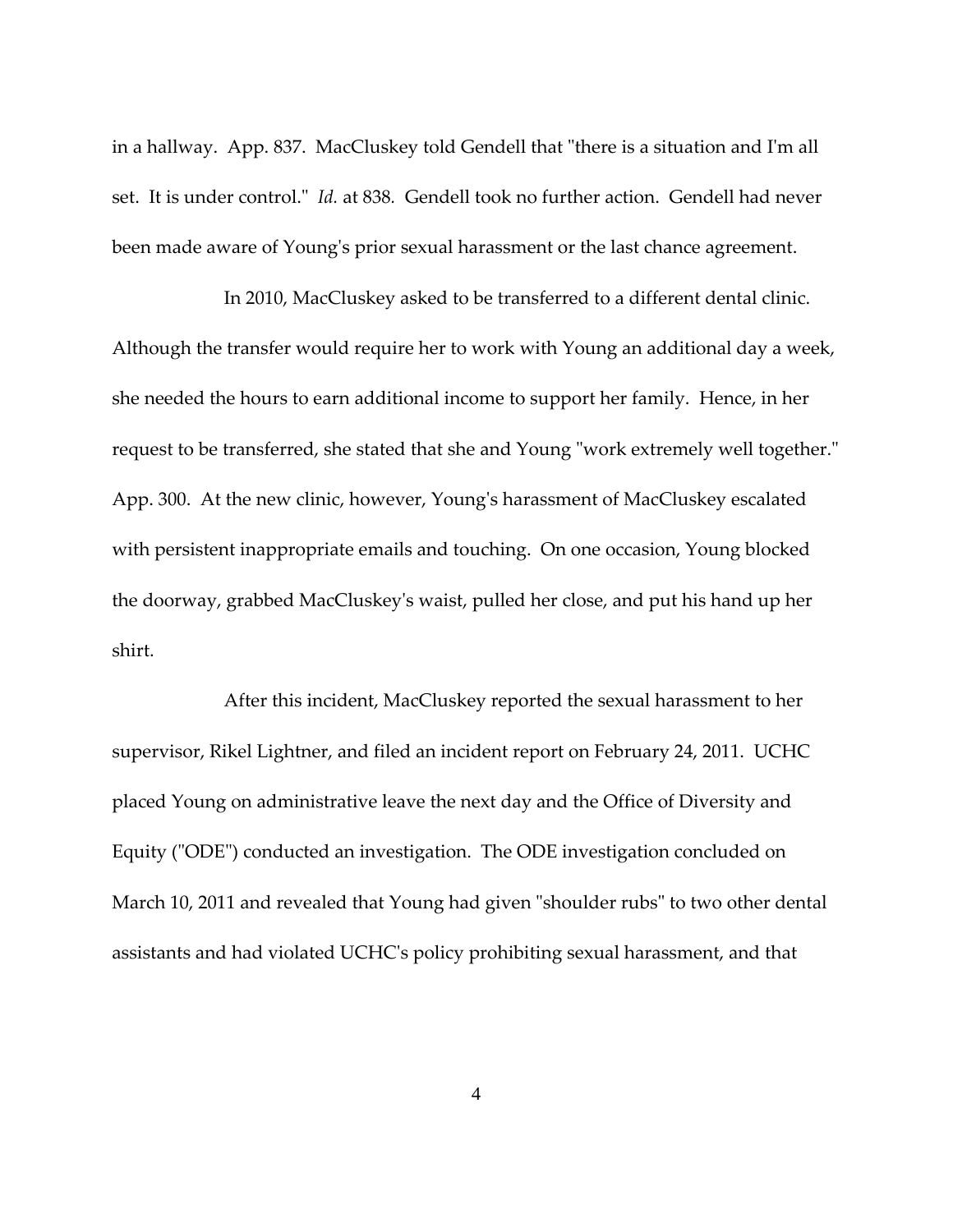MacCluskeyʹs complaint was credible. App. 319. Young chose to resign rather than be fired.

On September 25, 2013, MacCluskey commenced this action against UCHC for Youngʹs sexual harassment alleging gender discrimination and a hostile work environment in violation of Title VII. Prior to and during trial, UCHC filed a number of motions for summary judgment, reconsideration of the denial of the motion for summary judgment, and judgment as a matter of law pursuant to Rule 50(a), all of which were denied with the exception that the district court granted partial summary judgment, holding, as a matter of law, that Young was not MacCluskeyʹs supervisor. On September 1, 2016, following the juryʹs verdict, the district court entered judgment in favor of MacCluskey and awarded her \$200,000 in damages. UCHC's post-trial motions were denied, except with respect to remittitur.

 UCHC raises several arguments on appeal. First, it argues that the district court erred in denying its motions for summary judgment, reconsideration, and judgment as a matter of law because there is no legal basis to impute liability to UCHC. UCHC contends that it had no knowledge, actual or constructive, of Youngʹs harassment of MacCluskey prior to her 2011 complaint, upon which it took immediate action. Second, UCHC argues that the district court erred by denying its motion for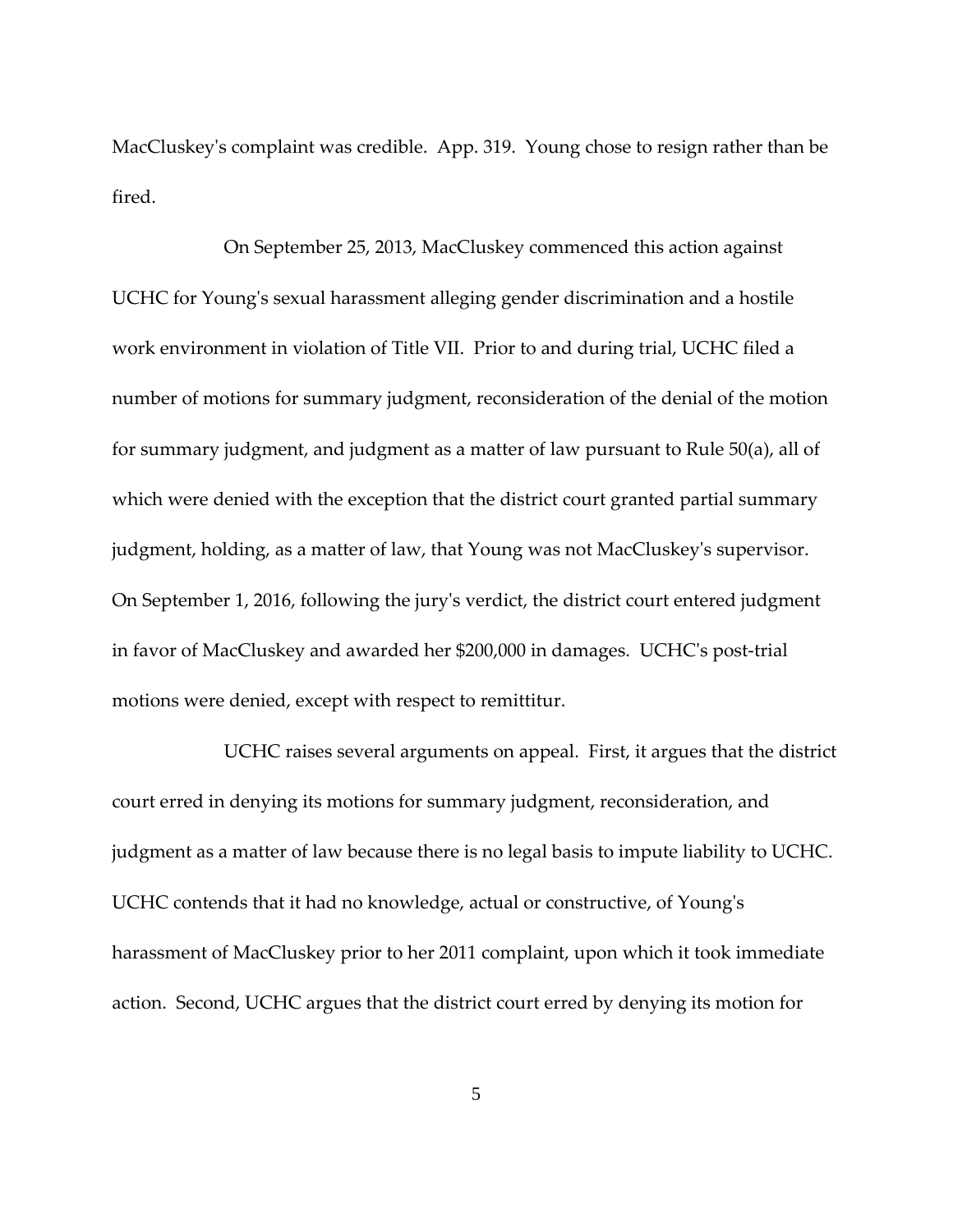new trial because the jury instructions did not properly inform the jury of the applicable law on "notice" or "reasonable care." *See* Def. Br. at 51-60.

### **I.** *UCHCʹs Liability*

 To prevail on a hostile work environment claim, a plaintiff must prove that (1) the "workplace was permeated with discriminatory intimidation that was sufficiently severe or pervasive to alter the conditions of her work environment," and (2) "a specific basis exists for imputing the conduct that created the hostile environment to the employer.ʺ *Murray v. New York Univ. College of Dentistry*, 57 F.3d 243, 249 (2d Cir. 1995) (citations omitted). This appeal concerns only the second element.

 Where, as here, a hostile work environment claim involves conduct by a co‐worker, rather than by a supervisor, the employer is only liable for its own failure to exercise reasonable care to address the harassment. *Duch*, 588 F.3d at 762. Accordingly, the test is whether (1) the employer "failed to provide a reasonable avenue for complaint" or (2) "it knew, or in the exercise of reasonable care should have known, about the harassment yet failed to take appropriate remedial action." Id. (quoting *Howley v. Town of Stratford*, 217 F.3d 141, 154 (2d Cir. 2000)). It is undisputed that UCHC provided a reasonable avenue for complaint and that MacCluskey did not report Young's conduct prior to 2011. The question is whether UCHC had constructive notice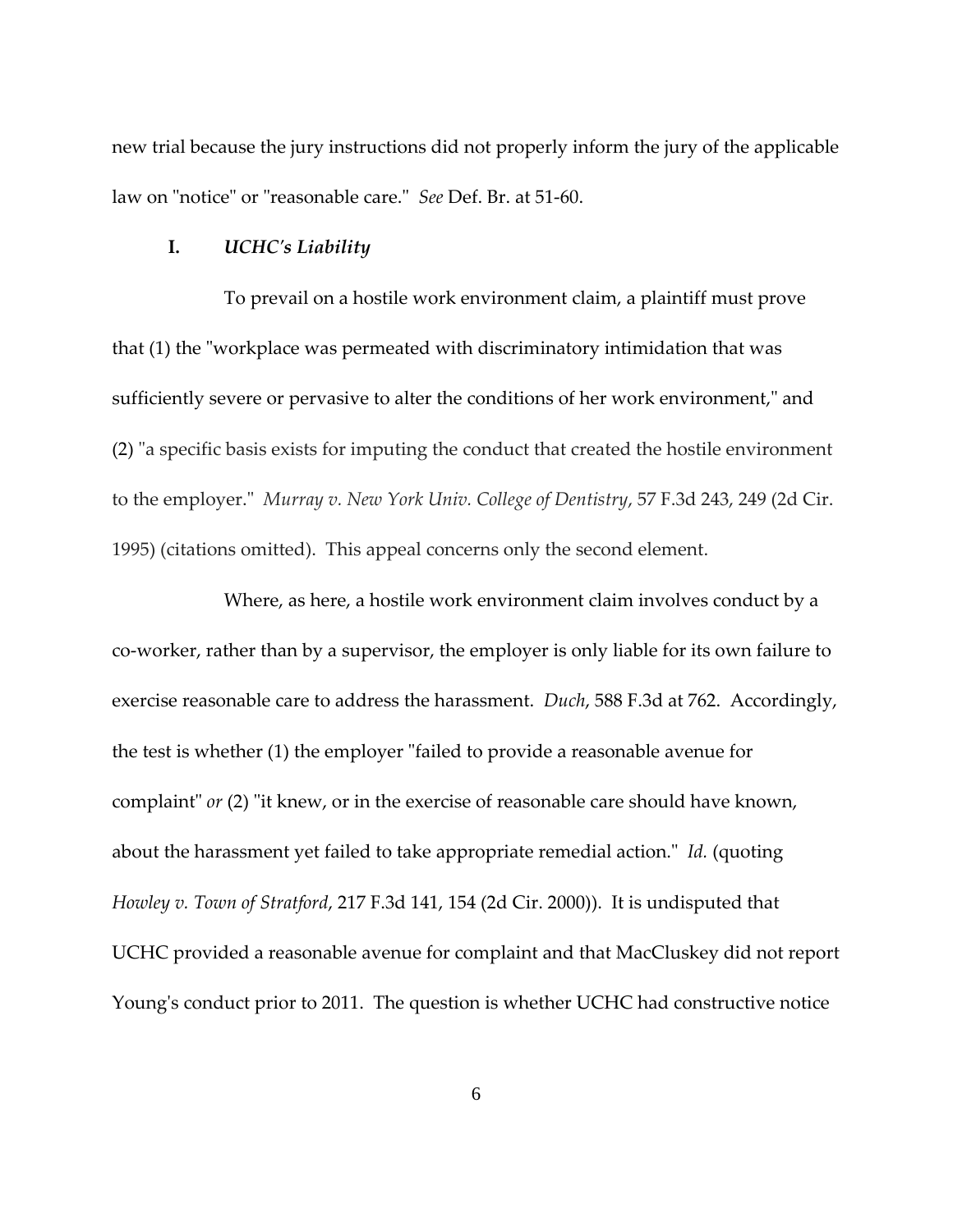of the harassment, that is, whether it should have known about the harassment in the exercise of reasonable care.

 At this stage in the litigation, after a jury trial and verdict, our review is limited to determining whether a reasonable jury could have found that UCHC should have known about Youngʹs sexual harassment in the exercise of reasonable care. *See Cross v. N.Y. City Transit Auth*., 417 F.3d 241, 248 (2d Cir. 2005). The largely undisputed facts are construed "in the light most favorable to" MacCluskey, as the party who prevailed at trial. *Kosmynka v. Polaris Indus., Inc.*, 462 F.3d 74, 77 (2d Cir. 2006).

We agree with the district court that there was sufficient evidence for a reasonable jury to find that, in the exercise of reasonable care, UCHC should have known about Youngʹs harassment. As outlined by the district court, a reasonable jury could have found the following:

- After Young had sexually harassed another assistant in 2000, he was disciplined and subjected to the last chance agreement.
- Young's supervisors, including Gendell, should have been made aware of the last chance agreement, but they were not.
- Young's supervisors should have been monitoring him, especially given the isolated and close working environment.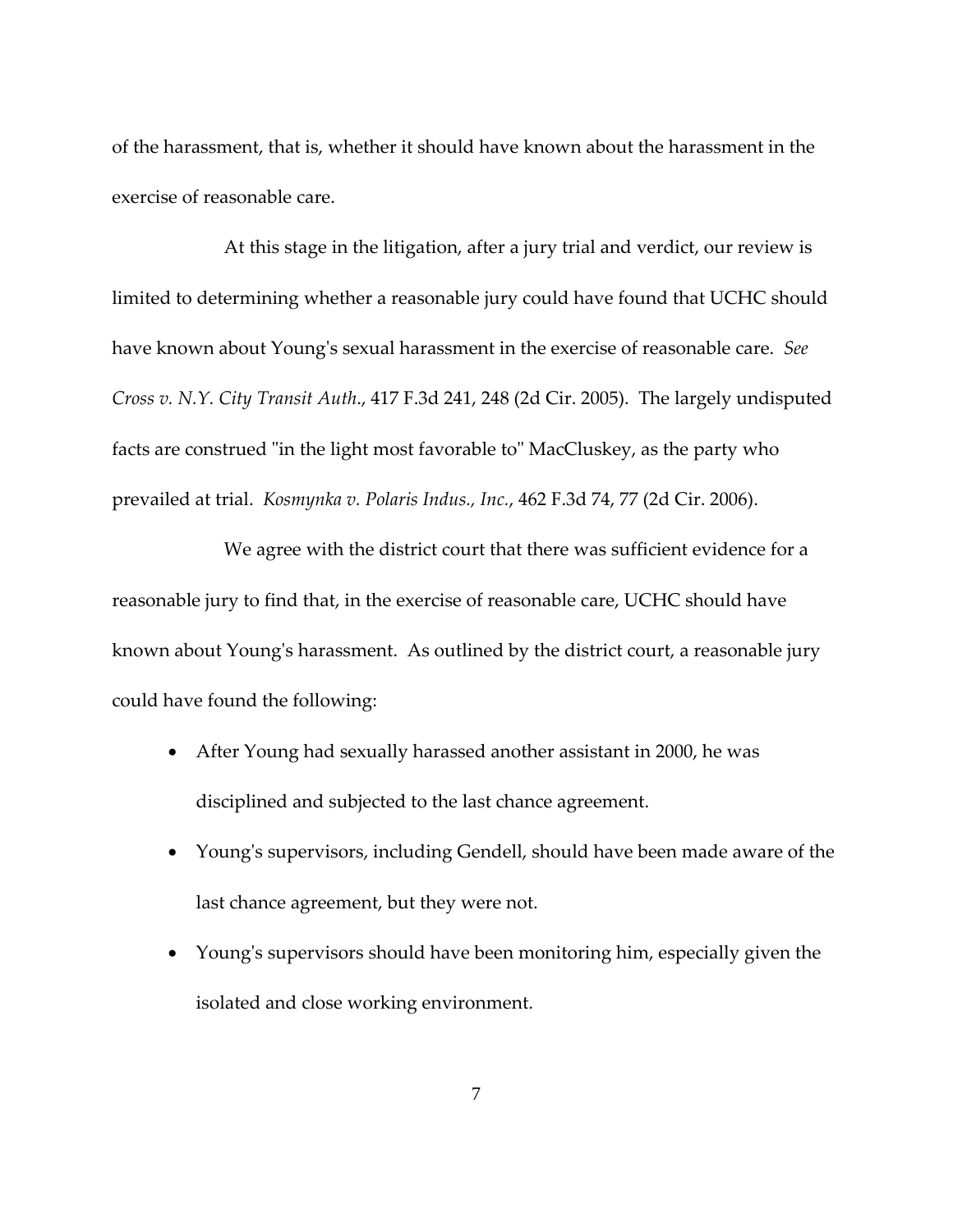- From 2009 through 2011, Young made inappropriate comments regarding MacCluskeyʹs appearance, inquired about her personal life, and invaded her personal space.
- At some time between 2009 and 2010, MacCluskey complained of Young's behavior to two co-workers.
- Gendell was alerted to a possible issue involving MacCluskey in the dental clinic, to the extent that she asked her about the "situation"; she did so, however, in a hallway, rather than a private setting, and did not ask followup questions or raise the issue again; indeed, she took no further action.

Collectively, these facts provided a sufficient basis for a reasonable jury to determine that in the exercise of reasonable care, UCHC should have known about Youngʹs harassment in 2009 or 2010. There was enough notice that Gendell was prompted to inquire, and instead of asking an informal question in a hallway, she should have conducted a deeper inquiry. Moreover, she should have known about Young's earlier conduct and the last chance agreement, and that knowledge surely would have provided reason for a more probing inquiry when UCHC became aware there was a "situation."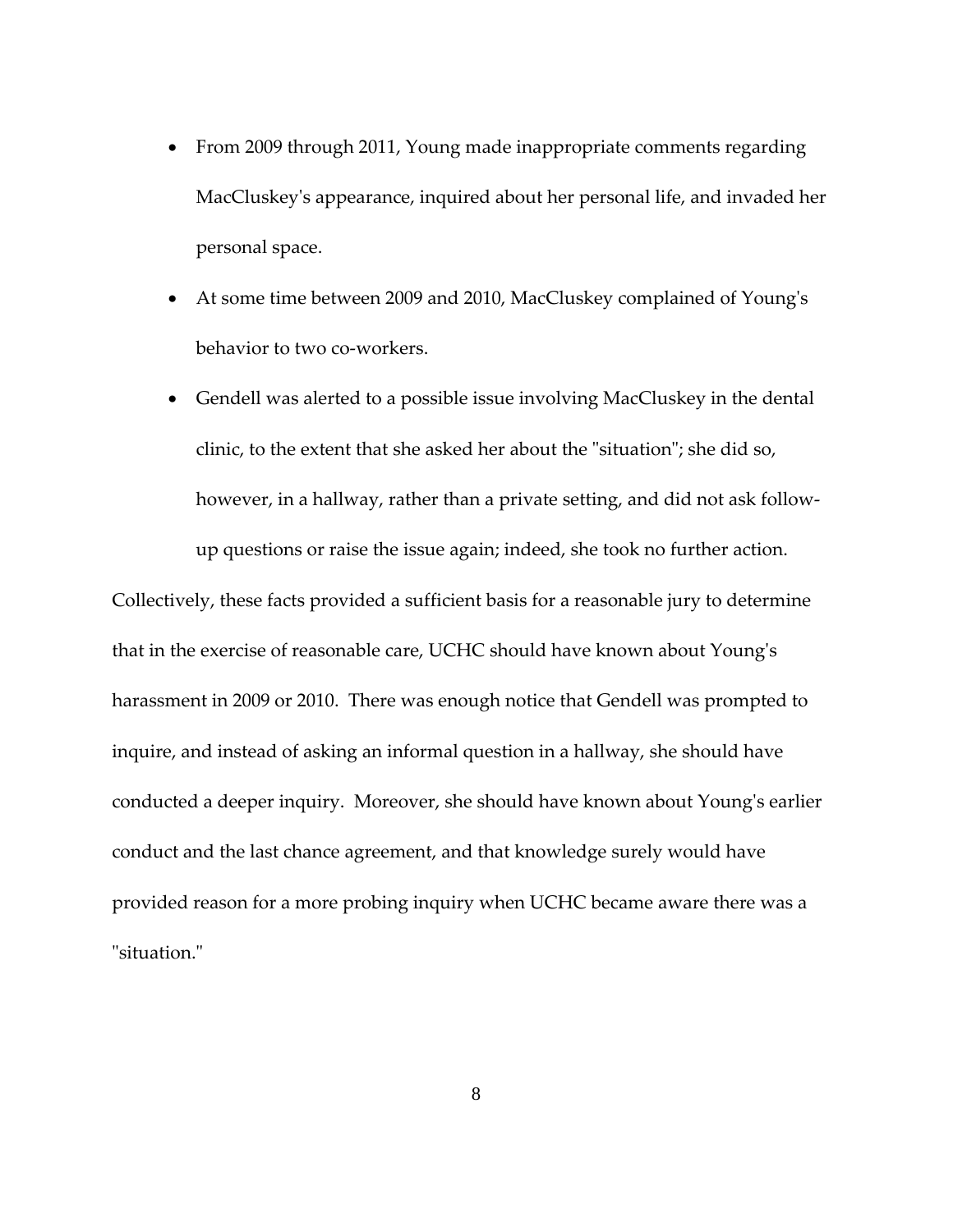UCHC argues that it had a sexual harassment policy and MacCluskey knew about the policy but failed to make a complaint for two years. Hence, UCHC contends, it is not liable for Youngʹs actions because of the affirmative defense established in *Faragher v. City of Boca Raton*, 524 U.S. 775 (1998), and *Burlington Indus., Inc. v. Ellerth*, 524 U.S. 742 (1998). We disagree. 

 First, the *Faragher/Ellerth* affirmative defense applies to supervisor harassment. The Supreme Court and this Circuit have made it clear that there are different standards of liability for supervisor versus co‐worker harassment. *Vance v. Ball State Univ.*, 133 S. Ct. 2434, 2439 (2013) (ʺIn cases in which the harasser is a ʹsupervisor,ʹ however, different rules apply.ʺ); *Petrosino v. Bell Atlantic*, 385 F.3d 210, 225 (2d Cir. 2004) (explaining the *Faragher/Ellerth* affirmative defense for *supervisor* harassment); *Bartniak v. Cushman & Wakefield, Inc.*, 223 F. Supp. 2d 524, 529 (S.D.N.Y. 2002) ("*Faragher/Ellerth* does not apply to this case. When a hostile working environment is created by a co-worker, the employer is not subject to strict liability and there is no need to consider an affirmative defense.").

Second, even if the affirmative defense did apply, the existence of an antiharassment policy is not dispositive on the issue of whether the employer exercised reasonable care to prevent and correct harassing behavior. *See Ferraro v. Kellwood Co.*,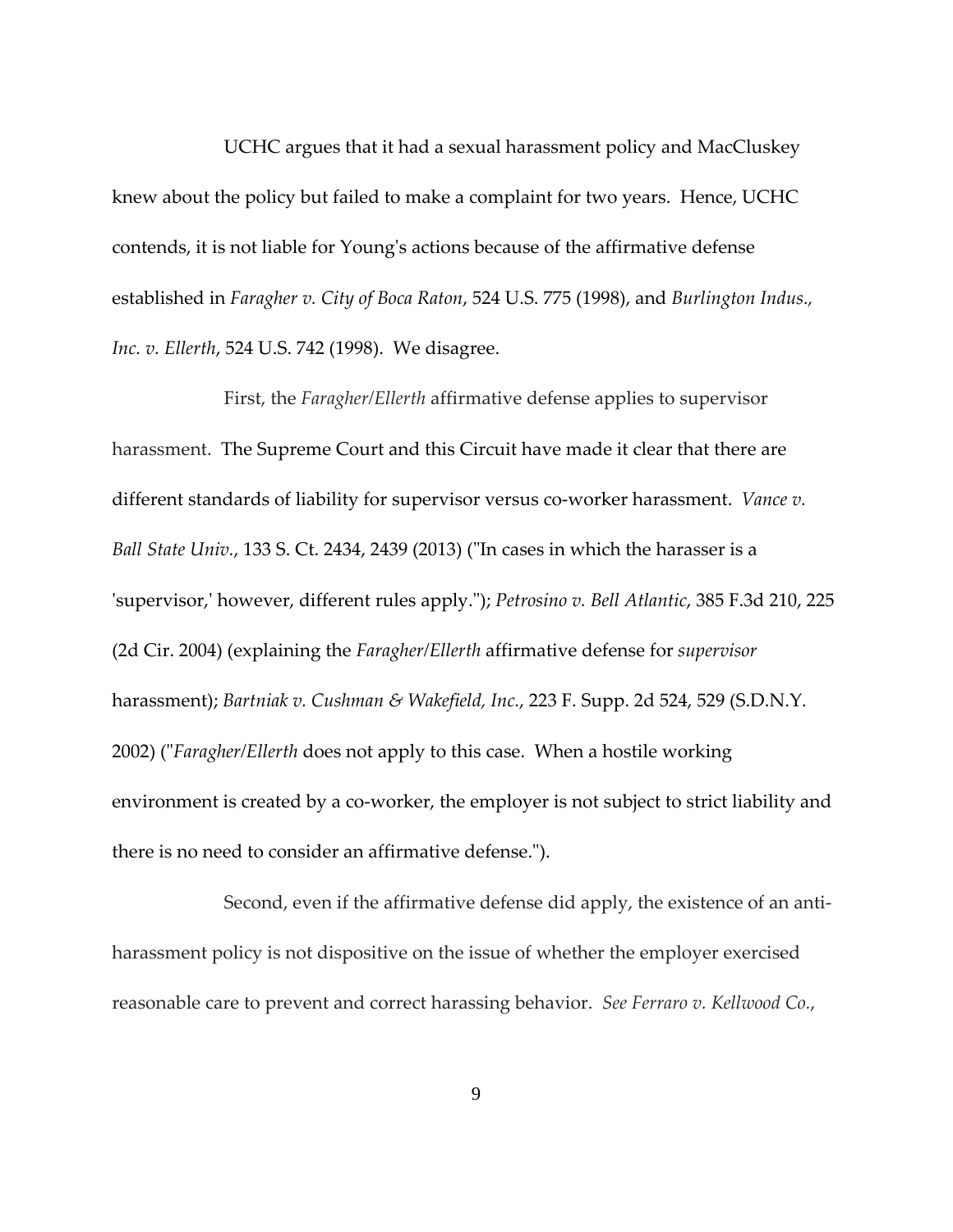440 F.3d 96, 102 (2d Cir. 2006). Even where an employer provides a reasonable avenue for complaint, it may be liable if it knew or should have known about the harassment and failed to take appropriate action. *Duch*, 588 F.3d at 762. As discussed above, the facts in the record provided a sufficient basis for a reasonable jury to find that UCHC acted without reasonable care and was thus liable for Young's conduct.

### **II.** *Jury Instructions*

 Preserved challenges to a district courtʹs jury instructions are reviewed *de novo*. *Chauca v. Abraham*, 841 F.3d 86, 89 (2d Cir. 2016). ʺʹA jury instruction is erroneous if it misleads the jury as to the correct legal standard or does not adequately inform the jury on the law. An erroneous jury instruction requires a new trial, unless the error is harmless.ʺ *Velez v. City of New York*, 730 F.3d 128, 134 (2d Cir. 2013) (quoting *Gordon v. New York City Bd. of Educ.*, 232 F.3d 111, 116 (2d Cir. 2000)). A new trial is an extraordinary remedy and "ordinarily should not be granted unless the trial court is convinced that the jury has reached a seriously erroneous result or that the verdict is a miscarriage of justice.<sup>"</sup> *Kosmynka*, 462 F.3d at 82 (citations omitted).

 We find no error with the jury instruction in this case. The pertinent part of the instructions stated:

> If you find that the Plaintiff was sexually harassed by Dr. Young and the harassment created a hostile work environment, the Defendant is liable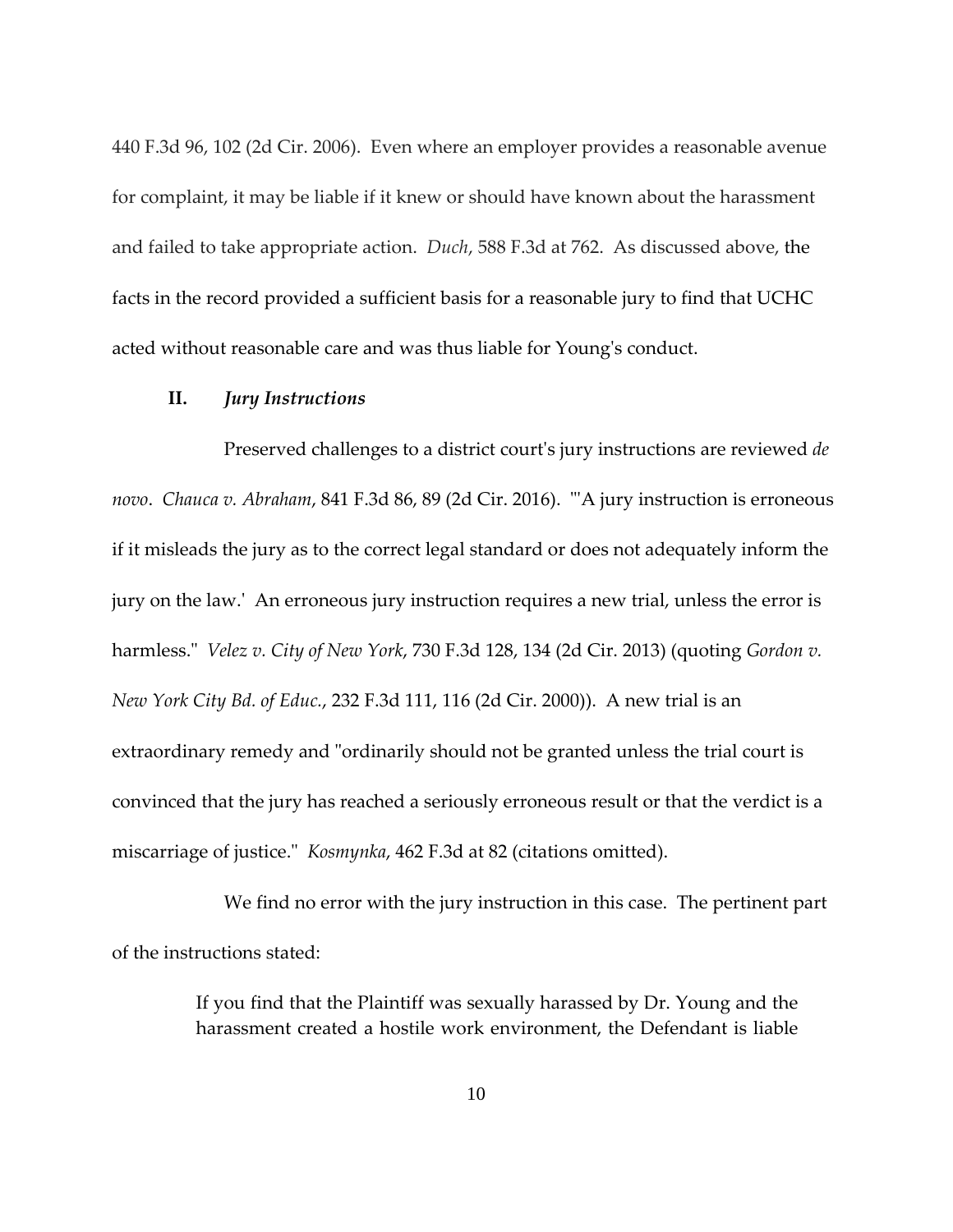if the Plaintiff demonstrates that the employer knew, or in the exercise of reasonable care should have known, about the harassment but failed to take appropriate remedial action. To determine whether the Plaintiff's response was reasonable, you must consider the totality of the circumstances.

App. 1224‐1225. This instruction properly states the law. We are not persuaded by UCHC's argument that "[t]he most critical legal standards in this case were not explained." Def. Reply Br. at 23. First, the jury instructions sufficiently defined "reasonableness" by providing a non-exhaustive list of factors to be considered in determining whether UCHCʹs response was reasonable. Second, UCHCʹs proposed instructions did not request or provide a definition of "notice," "actual or constructive notice," or "reasonable care." Third, UCHC argued that the district court should have instructed the jury to consider specific factors, namely whether it had an antiharassment policy, whether MacCluskey failed to take advantage of it, and whether UCHC took reasonable action after she did complain. The district court was not required to instruct the jury on these factors, which are essentially the *Faragher/Ellerth* affirmative defense, because this is a co‐worker harassment case. Accordingly, we find no error in the jury instructions or the denial of the motion for a new trial.

. . .